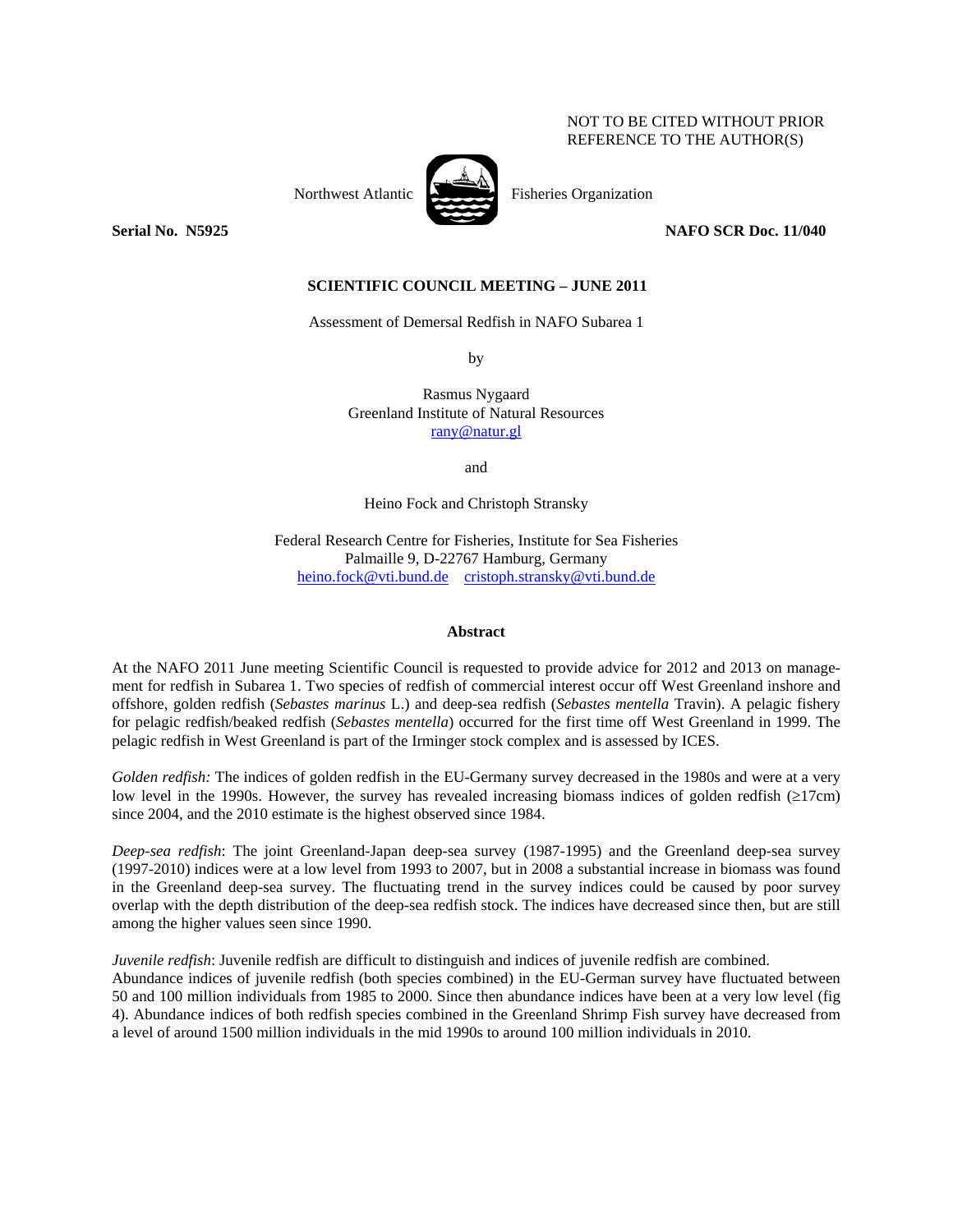# 2

#### **Introduction**

Two species of redfish of commercial interest occur inshore and offshore at West Greenland, golden redfish (*Sebastes marinus* L.) and deep-sea redfish (*Sebastes mentella* Travin). Stock identities in terms of reproduction were investigated by a joint ICES/ICNAF Study Group (Anon., 1983). The concept of self-sustaining units or stocks in NAFO Subarea 1 remains unproved for both species due to a general lack of records of maturing or spawning (bearing) specimens. Therefore, the working group suggested strong relations to the two golden and deepsea redfish stock complexes off East Greenland, Iceland and Faroes (ICES Subareas V and XIV). However, the common occurrence of golden redfish at length groups being mature in other areas were proved from historical length measurements before the 1970s.

### **Description of the Fisheries**

Historically, redfish were taken mainly as by-catch in the trawl fisheries for cod and shrimp. However, occasionally during 1984-86, German and Japanese trawlers prosecuted a directed fishery on redfish. With the collapse of the Greenland cod stock during the early-1990s, resulting in a termination of that fishery, redfish were only taken inshore by long-lining or jigging and offshore as by catch in the shrimp fisheries. To reduce the amount of juvenile redfish taken as by-catch in the shrimp fisheries, sorting grids have been mandatory since October 2000 and were fully implemented by 2002. Results of experimental fishing with 22mm sorting grids show a nearly complete protection to finfish larger than 20 cm (Engelstoft *et al.*, 2001, Sünksen 2007). Catch figures since 2007 include the amount of small redfish discarded by the trawl fisheries directed to shrimp (Table 1 and Fig 1).

The two redfish species, golden redfish (*Sebastes marinus* L.) and deep-sea redfish (*Sebastes mentella* Travin) are combined in the catch statistics. Other data suggest that until 1986, landings were almost exclusively composed of golden redfish. Subsequently, the proportion of deep-sea redfish represented in the catches increased, and since 1991, the majority of catches are believed to be deep-sea redfish. Recently, redfish catches has been reported as "Redfish" (unspecified - mainly taken as by-catch by the offshore shrimp trawlers), "Golden redfish" and "Beaked redfish" (pelagic redfish fishery). Since pelagic redfish is assessed by ICES (NWWG report 2011), the catch statistic reported as "Beaked redfish" is not included here.

In 1977, total reported catches peaked at 31 000 tons (Table 1, Fig. 1). During the period 1978-83, reported catches of redfish varied between 6 000 and 9 000 tons. From 1984 to 1986, catches declined to an average level of 5 000 tons due to a reduction of effort directed to cod by trawlers of the EU-Germany fleet. With the termination of the offshore cod fishery in 1990, catches decreased to less than 1 000t since 1987 and less than 500 t since 2001. These catches are mainly taken as a by-catch of commercially sized redfish in inshore longline and gillnet fishery targeting Greenland halibut and as by-catch of small redfish in the shrimp fishery. In 2010, 251 t were reported and of these 85t were reported as by-catch in the shrimp fishery.

## **Commercial fishery data**

Information on historical length composition was derived from sampling of EU-German commercial catches of golden redfish during 1962-90 covering fresh fish landings as well as catches taken by freezer trawlers (Fig 2). Samples were quarterly aggregated and mean length was calculated. These data revealed significant size reductions from 45 to 35 cm, with the most significant reductions occurring during the 70s. There are no data available to estimate the size composition of historical catches of deep-sea redfish.

Logbooks provided by Greenlandic and foreign vessels to the Greenland fisheries license office, was used to estimate the catches of the juvenile redfish discarded in the past decade in the shrimp fishery.

## **Survey data**

*EU-German survey*: Annual abundance and biomass indices were derived from stratified-random bottom trawl surveys commencing in 1982 (SCR 11/04). This survey covers the area from the 3-mile limit to the 400 m isobath of Div. 1B to 1F and was primarily designed for cod as target species.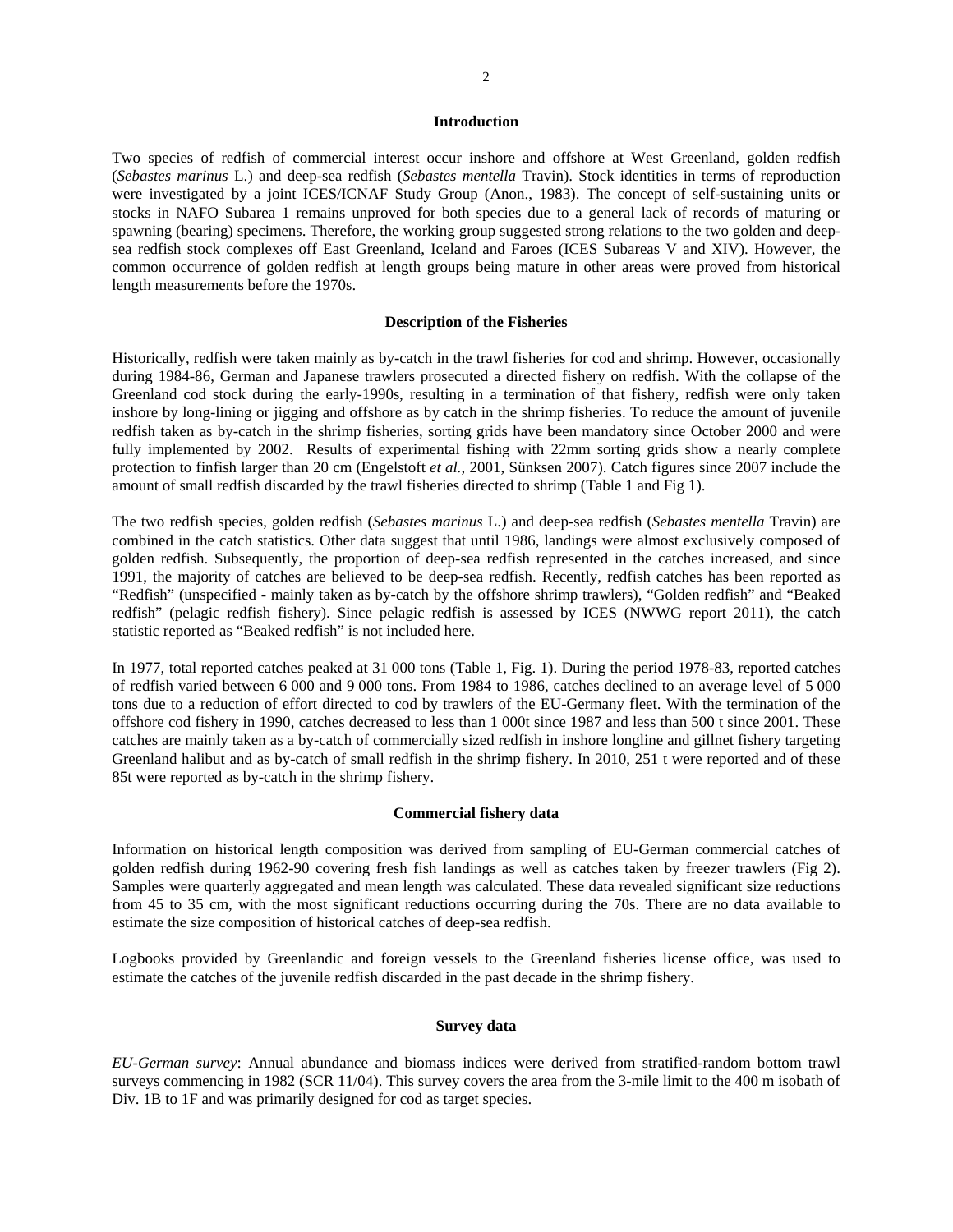Golden redfish (≥17 cm) biomass and abundance indices decreased by more than 90% until 1990. However, since 2002 a steady increase has been observed (Fig. 3).

Deep-sea redfish (≥17 cm) biomass indices have varied without a clear trend (Fig. 4). Since 1996, the survey abundance increased but the stock consists mainly of juvenile fish between 17 and 20 cm in length. The high variation deep-sea redfish could be caused as a result of the incomplete survey coverage in terms of depth range and of redfish.

Juvenile redfish (<17 cm *Sebastes spp.*) has varied over a wide range since 1982 (Fig. 5). Indices since 2001 have been among the lowest during the time series. The length composition of the stock revealed peaks at 6-7, 10-12 and 14-16 cm, an indication of sizes at ages 0, 1 and 2 years.

The *Greenland-Japan* and *the Greenland deep-sea surveys*: Deep-sea redfish were mainly caught in Div. 1C at depths less than 800 m (SCR 11/09). In 2000 and 2002, the survey did not cover the shallow areas (<800 m) sufficiently and no values were calculated in these years. The surveys are not directly comparable. From 1997 and until 2006 the biomass has been stable at about 2 000-2 500 tons (Fig. 4). In 2008 the highest index values was found, but the indices has decreased somewhat since then. Length measurements revealed that immature individuals <30 cm presently dominate the size composition of the stock. None of the redfish in surveys since 2002 have shown any sign on maturity.

The *Greenland Shrimp Fish Survey*: Since 1988, a shrimp survey was conducted by Greenland covering the Div. 1A to 1F down to 600 m depth (SCR 11/24). Redfish was found in all the survey areas, but was most common in Div. 1B and 1C. No species specific data is currently available from this survey)

The abundance and biomass fluctuated without a clear trend from 1992-1996 at a level of 900-2400 million individuals and 14 000-38 000 tons. From 1997 to 2007, the survey biomass decreased and has remained below 10 000 tons since then. The abundance indices throughout the time series and have been below 100 million since 2009 (Fig. 5). During the years, catches has comprised almost exclusively of individuals less than 20 cm. Annual growth increments of 4 cm were indicated by repeatedly pronounced peaks in length compositions at 7-8 cm and 12 cm probably corresponding to age 1 and 2 (Nederaas, 1990). The resent five survey estimates revealed only small peaks at 7-8 cm and 10-14 cm, leaving no sign of prominent future recruitment

### **Estimation of SSB and recruitment**

The golden redfish spawning stock biomass was estimated assuming knife edge maturity at 35 cm as observed in East Greenland applied to the length disaggregated abundance indices derived from the EU-German survey. Recruitment was estimated as the abundance of length groups 17-20 cm, taken as proxies for golden redfish recruitment at age 5. In 2010 both SSB and recruitment have increased (Fig. 6). SSB and recruitment indices decreased drastically from 1982 and have remained significantly below the average level since 1989. From 2002 to 2005 an increase in recruitment is observed which corresponds to the first yearclass protected by the sorting grids in the shrimp trawls is seen (Fig 7).

The deep-sea redfish spawning stock biomass SSB was estimated assuming knife edge maturity at 30 cm applied to the length disaggregated abundance indices derived from the EU-German survey. Recruitment was estimated as the abundance of length groups 17-20 cm, taken as proxies for deep-sea redfish recruitment at age 5. The SSB has been low since 1989, although slowly increasing since 2001 (Fig. 8). Recruitment variation is high, and the 1997, 2000 and 2001 estimates were above average, but since 2002 recruitment indices have remained low (Fig 8). The SSB plotted against recruitment at age 5 reveals decreasing values of both SSB and recruitment until 2005, with a few incidents of high recruitment (Fig 9).

#### **Assessment**

Due to a lack of adequate commercial data no analytical assessment could be formulated. The assessment was based on survey indices.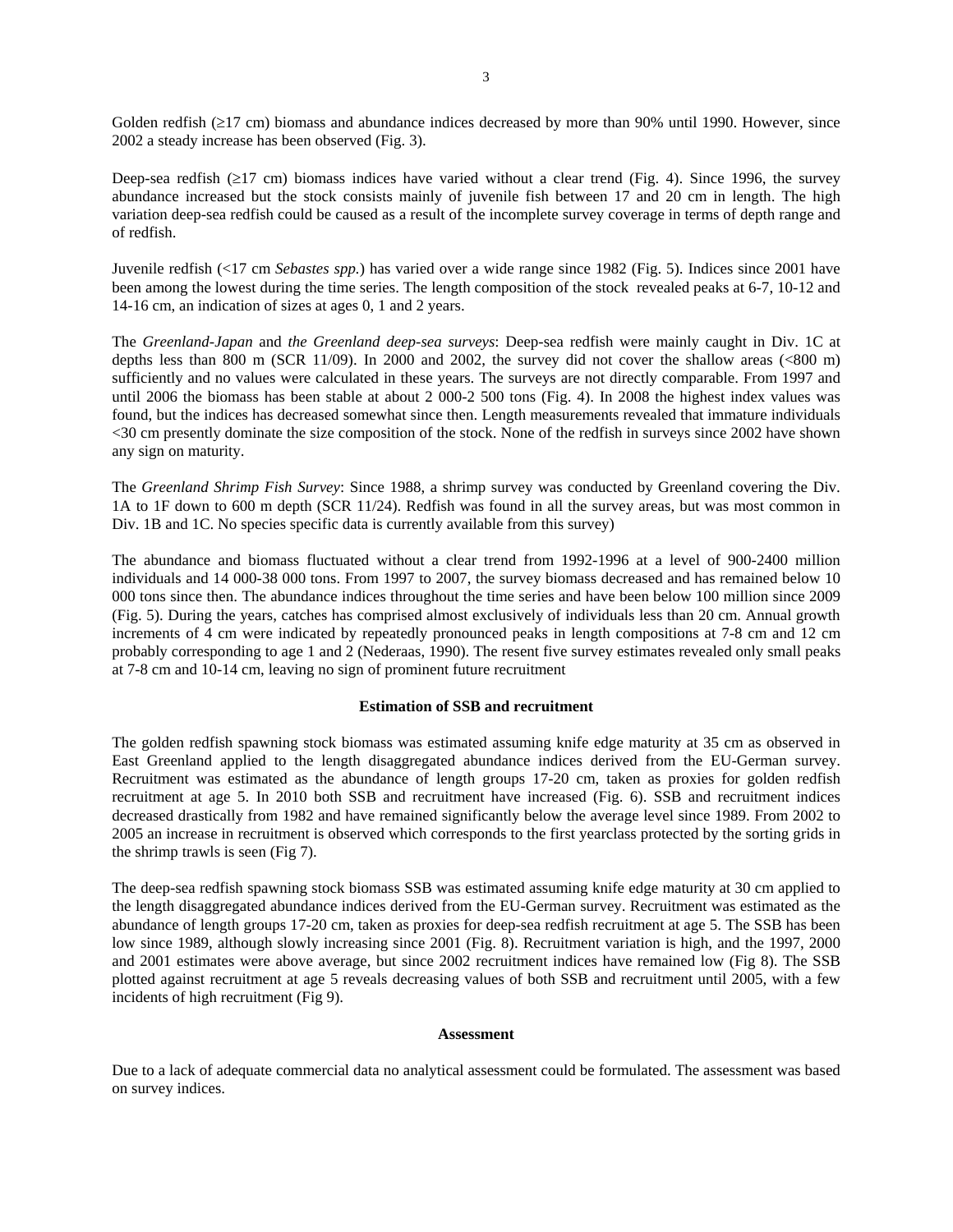#### **Assessment results**

Golden redfish - The stock has revealed some recovery potential due to both increased recruitment and SSB and the survey indices are almost at the 1980s level. However, taking account of the low biomass estimates of the EU-German survey, the stock remains at a low level.

Deep-sea redfish - An increase in biomass has been observed in the Greenland deep-sea Survey and in SSB in the EU-German survey in recent years. However, the SSB indices derived from the EU-German survey are below the 1980s values. Recruitment has been low in recent years. The increase in SSB observed in the EU-German survey since 2002, is below the 1980s values. The stock remains at a low level.

### **References**

- Engelstoft, J. J, Isaksen, B., Larsen, R. B., Rosing, M. and K. Zachariassen, 2001. Studies of technical methods for secure shrimp fishery in the Redfish Box, East Greenland. Project Report for the Nordic Strategy for the Environment and Fisheries. *Tema Nord* (technical report at Greenland Institute of Natural Resources).
- Fock H. and Stransky C.2011. Stock abundance Indices and Length Compositions of Demersal redfish and other finfish in NAFO Sub-area 1 and near bottom water temperatur derived from the German bottom trawl survey 1982-2010. NAFO SCR Doc. 11/04, Ser. No. N5882:1-26.
- Jørgensen, O. A. 2011. Survey for Greenland Halibut in NAFO Divisions 1C-1D, 2010. NAFO SCR Doc. 11/09, Ser. No. N5889:1-37.
- Nygaard R. and Jørgensen O.A. 2011. Biomass and abundance of demersal fish stocks off West Greenland estimated from the Greenland Shrimp-Fish Survey, 1988-2010. NAFO SCR Doc. 11/24, Ser. No. N5908.
- Siegstad, H. 2011. Denmark/Greenland Research Report for 2010. NAFO SCS Doc. 11/10, Ser. No. N5901 1-8.
- Sünksen, K. 2007: Discarded by-catch in shrimp fisheries in Greenlandic offshore waters 2006-2007. NAFO SCR Doc. 07/88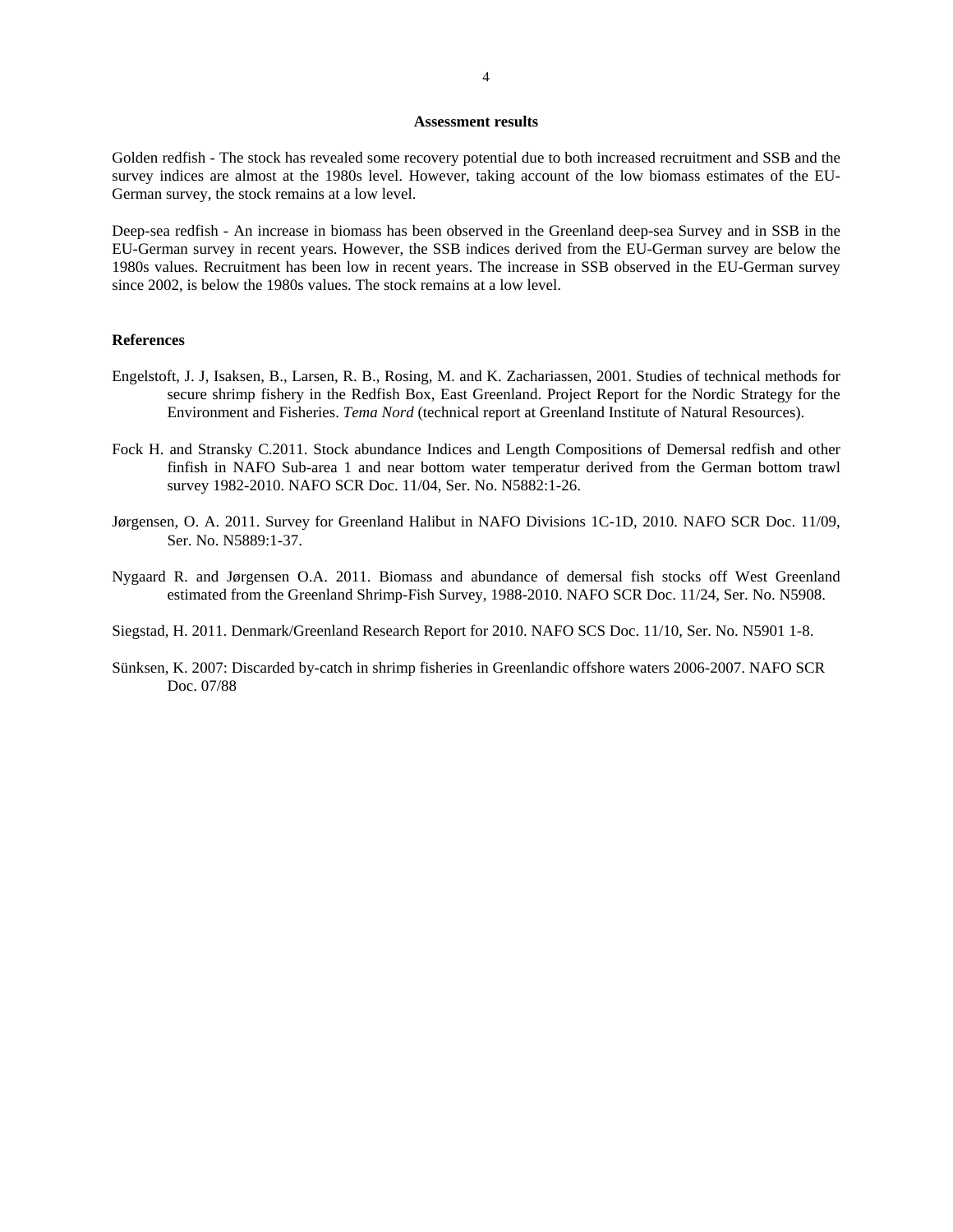| Year | TAC (1 000 t) | SF by-catch | Catch (1 000 t)         |
|------|---------------|-------------|-------------------------|
| 1965 |               |             | 19                      |
| 1966 |               |             | 17                      |
| 1967 |               |             | 13                      |
| 1968 |               |             | 9                       |
| 1969 |               |             | 5                       |
| 1970 |               |             | 5                       |
| 1971 |               |             | 3                       |
| 1972 |               |             | 3                       |
| 1973 |               |             | 3                       |
| 1974 |               |             | 3                       |
| 1975 |               |             | 9                       |
| 1976 |               |             | 14                      |
| 1977 |               |             | 31                      |
| 1978 |               |             | 8                       |
| 1979 |               |             | 9                       |
| 1980 |               |             | 8                       |
| 1981 |               |             | 6                       |
| 1982 |               |             | 8                       |
| 1983 |               |             | $\boldsymbol{7}$        |
| 1984 |               |             | 6                       |
| 1985 |               |             | $\overline{\mathbf{4}}$ |
| 1986 | 19            |             | 5                       |
| 1987 | 19            |             | $\mathbf{1}$            |
| 1988 | 19            |             | $\mathbf{1}$            |
| 1989 | 19            |             | $\,1$                   |
| 1990 | 19            |             | 0.4                     |
| 1991 | 19            |             | 0.3                     |
| 1992 | 19            |             | 0.3                     |
| 1993 | 19            |             | 0.8                     |
| 1994 | 19            |             | $1.0\,$                 |
| 1995 | 19            |             | 0.9                     |
| 1996 | 19            |             | 0.9                     |
| 1997 | 19            |             | 1.0                     |
| 1998 | 19            |             | 0.9                     |
| 1999 | 19            |             | 0.8                     |
| 2000 | 19            |             | 0.7                     |
| 2001 | 19            |             | 0.3                     |
| 2002 | 8             |             | $0.5\,$                 |
| 2003 | $\,1$         |             | 0.5                     |
| 2004 | $\,1$         | 0.27        | 0.5                     |
| 2005 | $\,1$         | 0.45        | 0.2                     |
| 2006 | $\,1$         | 0.28        | 0.3                     |
| 2007 | $\,1$         | 0.15        | 0.3                     |
| 2008 | $\,1$         | 0.27        | 0.39                    |
| 2009 | $\,1$         | 0.13        | 0.37                    |
| 2010 | $\,1$         | 0.08        | 0.25                    |

Table 1. TAC and annual catches of redfish in NAFO Subarea 1 (exclusive catches reported as pelagic redfish): golden and deep-sea redfish combined and the reported by-catch by shrimp vessels (SF by-catch).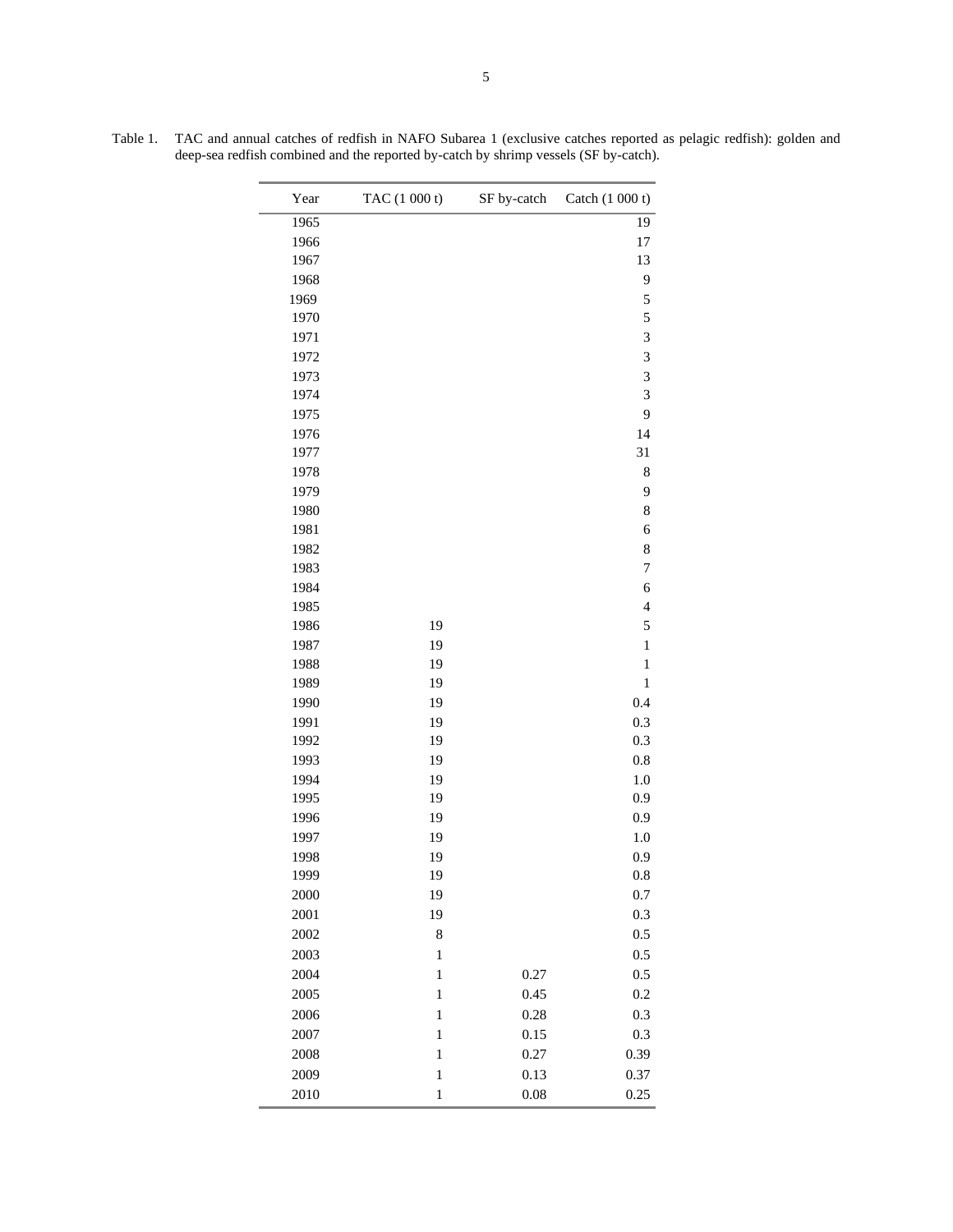

Fig. 1. TAC and catches including by-catch of Demersal redfish in NAFO Subarea 1, both golden and deep-sea redfish combined.



Fig. 2. Mean length ± standard deviation derived from German catches of golden redfish in NAFO Subarea 1, 1962-90.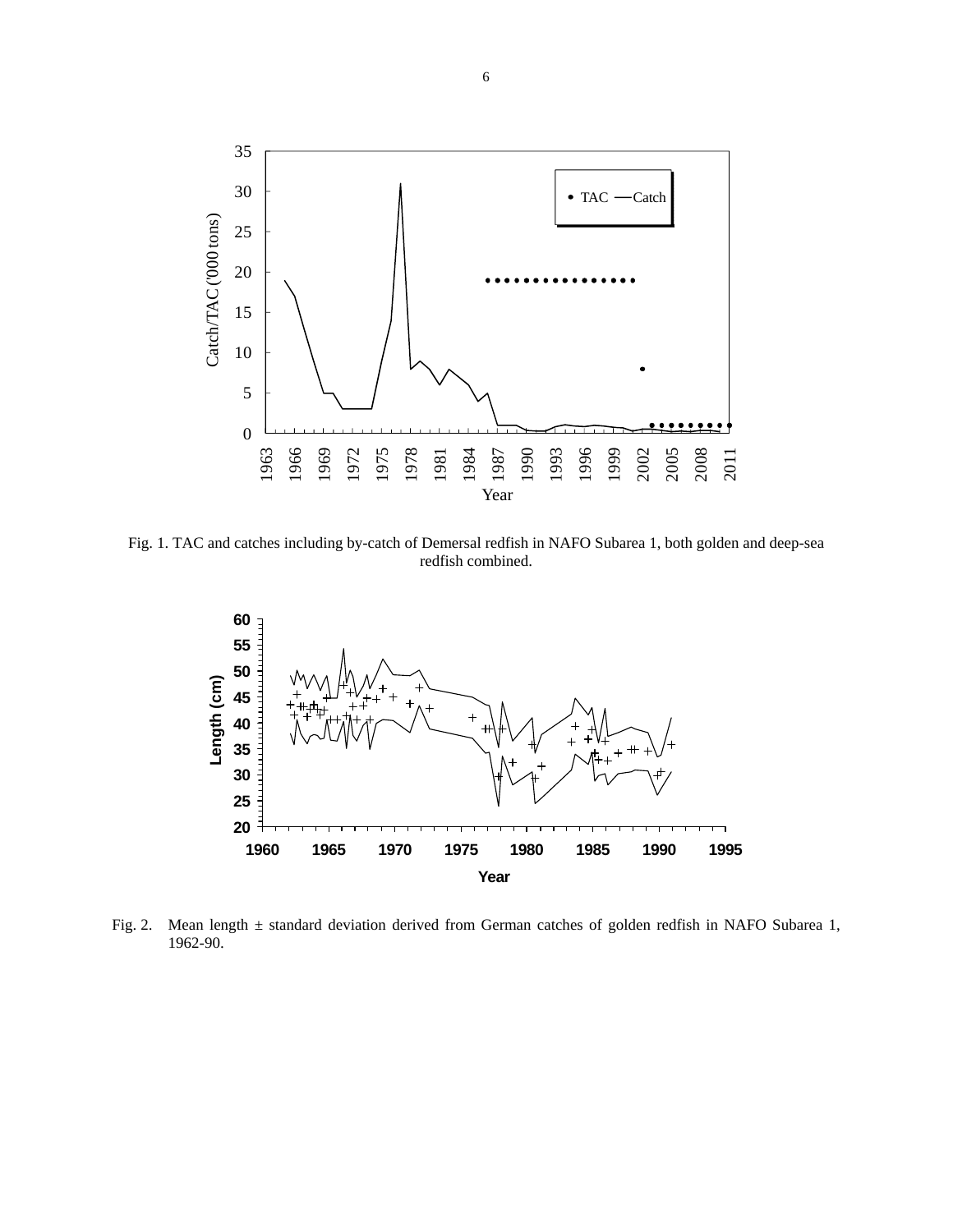

Fig. 3. Golden redfish (≥17 cm) survey biomass indices derived from the EU-German groundfish survey.



Fig. 4. Deep-sea (≥17 cm) survey biomass indices derived from the EU-German groundfish survey and from the Greenland-Japan deep-sea survey including the entire length range.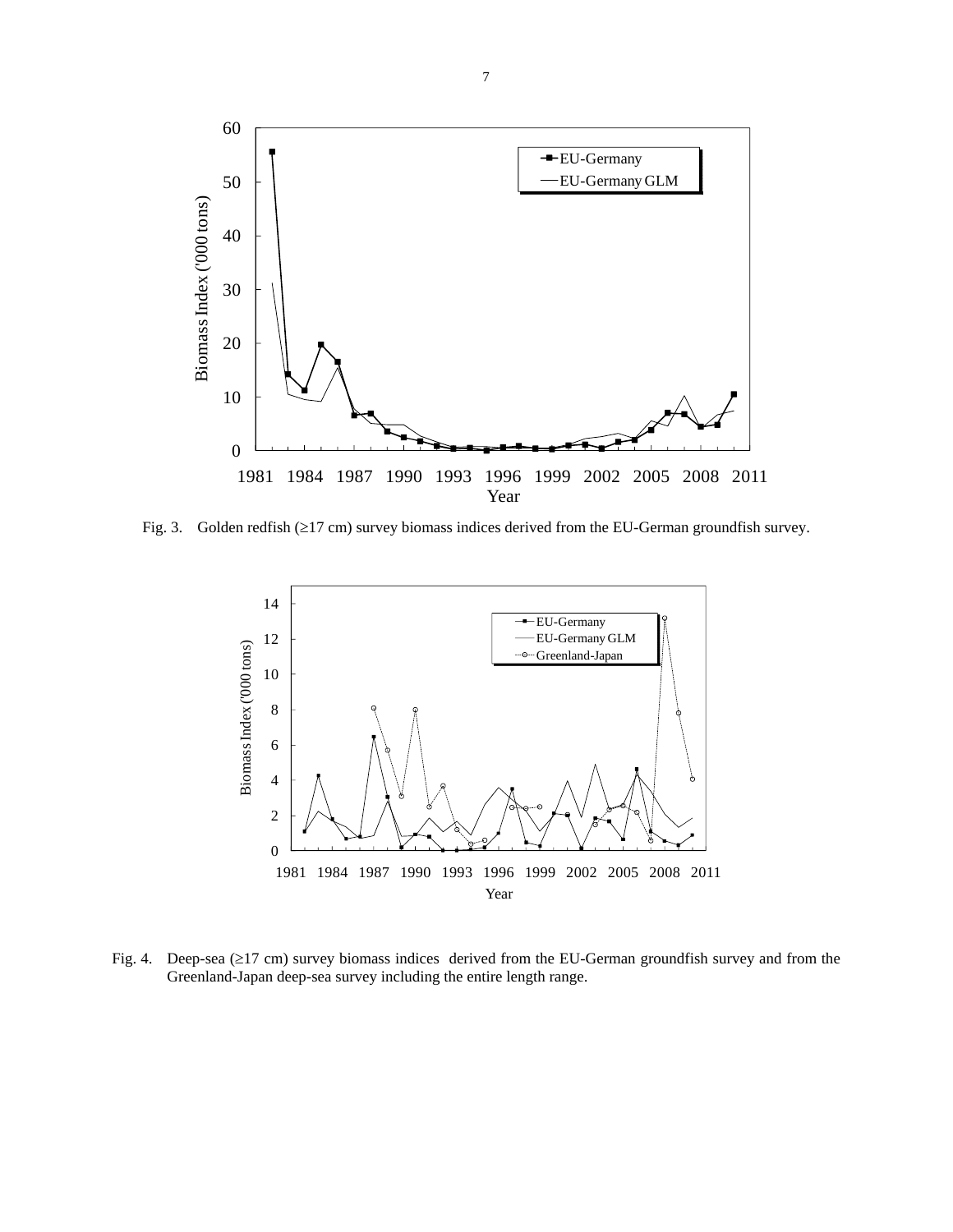

Fig. 5. Abundance indices for unspecified redfish (<17 cm) in Subarea 1: survey abundance indices derived from the EU-German groundfish survey and from the Greenland shrimp fish survey all sizes. Notice the different scales.



Fig. 6. Golden redfish Subarea 1. SSB and recruitment indices derived from the EU-German groundfish survey.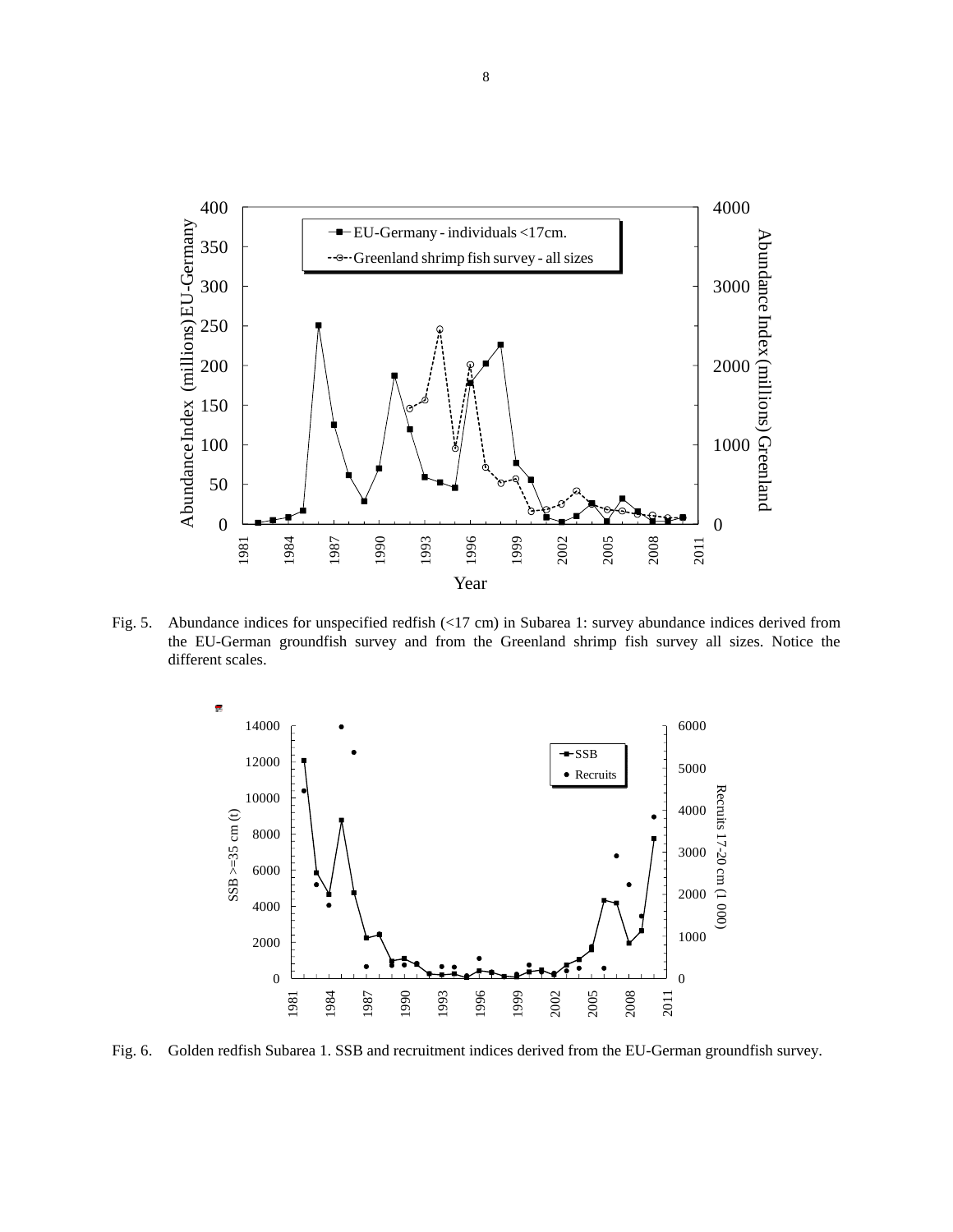

Fig. 7. Golden redfish Subarea 1. Recruitment at age 5 plotted against SSB 5 years before derived from the German groundfish survey.



Fig. 8. Deep-sea redfish Sub-area 1. SSB and recruitment indices derived from the German groundfish survey.